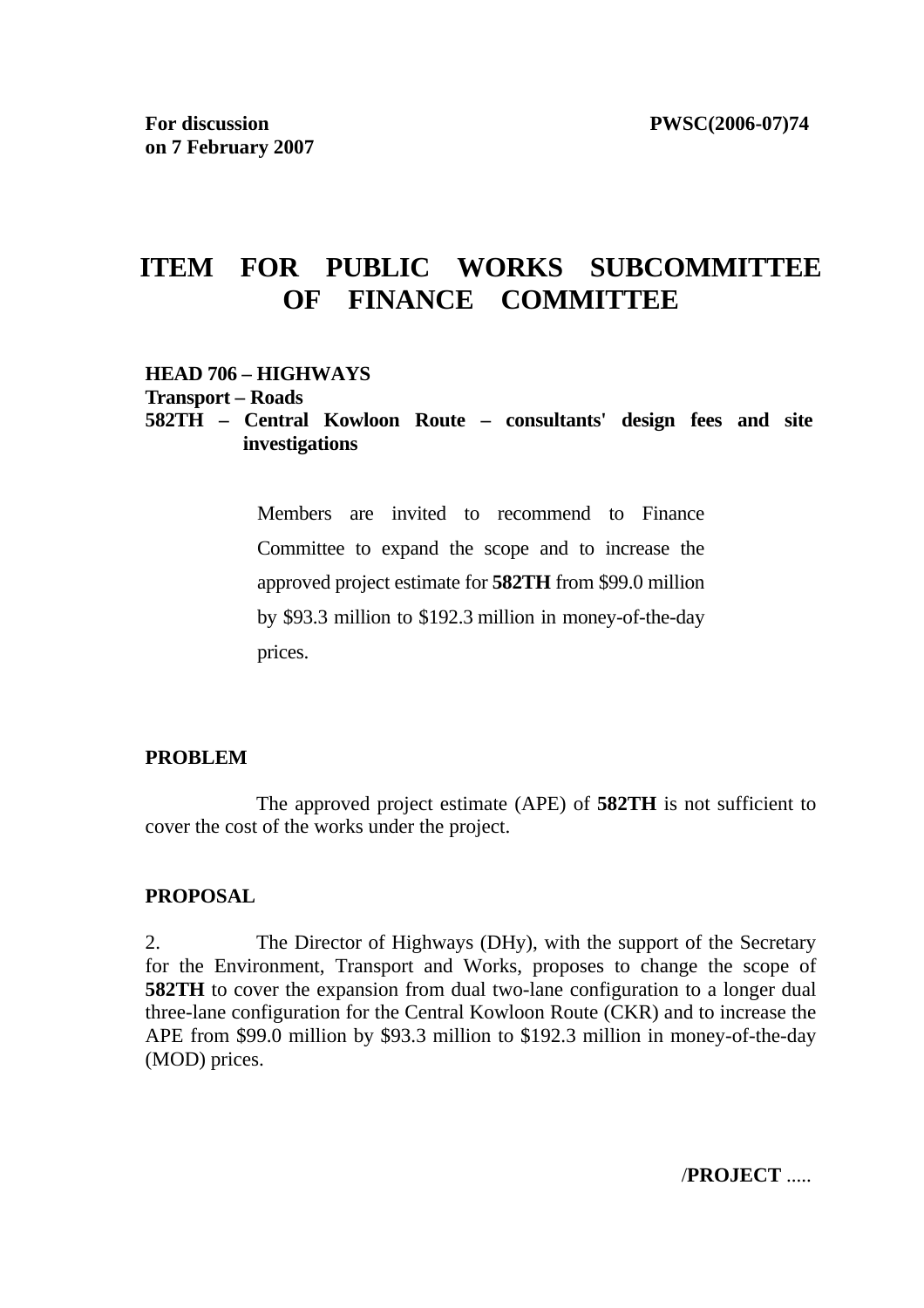# **PROJECT SCOPE AND NATURE**

3. The approved scope of **582TH** comprises the detailed design consultancy and associated site investigations for the CKR project adopting a dual two-lane configuration. In 1999, we completed the engineering review and the associated site investigations for this original scheme of CKR (hereinafter referred to as the first consultancy agreement and the first site investigation contract). The revised scope of **582TH** comprises the detailed design consultancy and associated site investigations for CKR in dual three-lane configuration and longer length, with due regard to the preservation of historical buildings in the affected areas.

# **JUSTIFICATION**

# *The need for CKR*

4. The east-west traffic movements across central Kowloon are primarily served by Lung Cheung Road, Boundary Street, Prince Edward Road West, Argyle Street, Waterloo Road, Gascoigne Road Flyover (GRF) and Chatham Road North. Most of these routes are already operating at full capacity at peak hours. Apart from Lung Cheung Road and GRF, the rest of these existing east-west road links have frequent frontage accesses and signal controlled junctions, which are constraining the traffic flows of these road links.

5. The proposed CKR will connect West Kowloon with the proposed Kai Tak Development and the road network in Kowloon Bay. It will provide a new strategic road link across central Kowloon and relieve traffic congestion at peak hours on the existing east-west road links. The projected volume to capacity (V/C) ratios<sup>1</sup> of major east-west road links in 2016 without the CKR, are as follows –

**/V/C** .....

 $\frac{1}{1}$ A  $v/c$  ratio is normally used to reflect traffic situation during peak hours. A  $v/c$  ratio below 1.0 is considered acceptable. A v/c ratio above 1.0 indicates the onset of mild congestion and a v/c ratio between 1.0 and 1.2 would indicate a manageable degree of congestion. A v/c ratio above 1.2 indicates the onset of more serious congestion.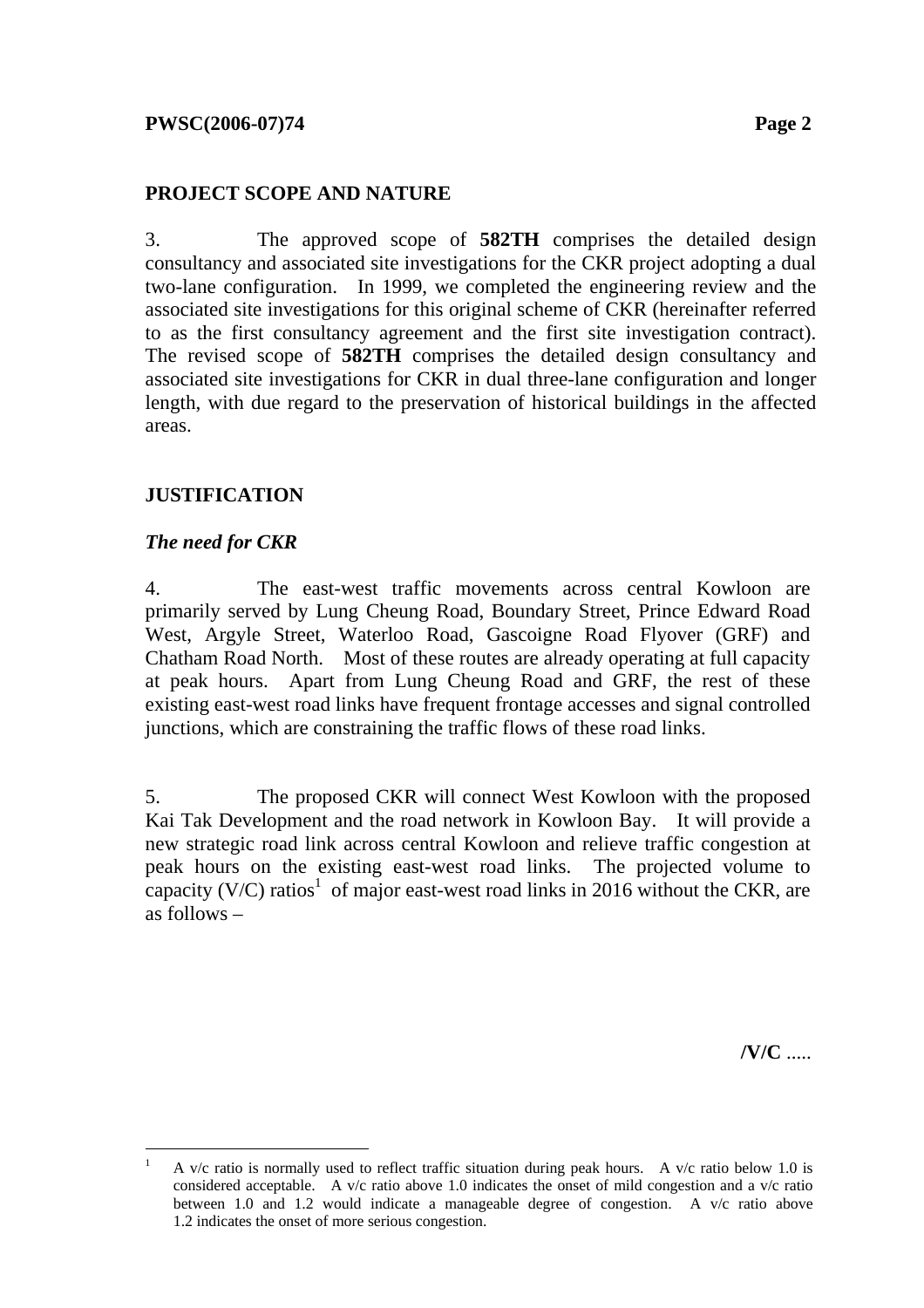|                                      | <b>Without CKR</b><br>nor the widened GRF |  |  |
|--------------------------------------|-------------------------------------------|--|--|
| <b>V/C Ratio</b>                     | 2016                                      |  |  |
| $GRF^2$                              | >1.3                                      |  |  |
| Chatham Road North                   | >1.3                                      |  |  |
| Lung Cheung Road                     | 1.3                                       |  |  |
| <b>Waterloo Road</b>                 | 1.3                                       |  |  |
| Other major roads parallel to $CKR3$ |                                           |  |  |

# *The proposed increase in APE*

6. The original scheme was a 3.9-kilometre (km) trunk road with about 2.6 km of dual two-lane tunnel connecting the existing Yau Ma Tei Interchange in the west and the proposed road network under the previous South East Kowloon Development (SEKD) (now known as Kai Tak Development) in the east. Owing to changes in the SEKD scheme in the past years, we need to revise the alignment of CKR. We also consider it necessary to adopt a dual three-lane configuration to meet the anticipated traffic demands between east and west Kowloon. The original alignment and an indicative alignment of the currently proposed CKR together with some typical cross-sections of the tunnel sections are in **Enclosure 1**.

7. We have already spent \$56.3 million on the engineering review of the original CKR scheme and its associated site investigations under **582TH**. Following the recent changes to the SEKD, we consider it necessary to expand the scope and increase the APE of **582TH** from \$99.0 million by \$93.3 million to \$192.3 million to cover the additional cost arising from the following –

(a) change in alignment which results in an increase in the length of CKR and its tunnel section by about 21% and 46% respectively;

 $/(b)$  .....

 $\overline{a}$ 2 The existing GRF runs through Yau Ma Tei Multi-storey Carpark Building (YMTMCB). With the demolition of YMTMCB under the CKR project, we undertake to investigate the feasibility of the widening of GRF from single two-lane to dual two-lane standard under a separate project. We plan to complete the widening works in association with CKR in 2016.

Other major routes parallel to CKR include Argyle Street, Boundary Street and Prince Edward Road West.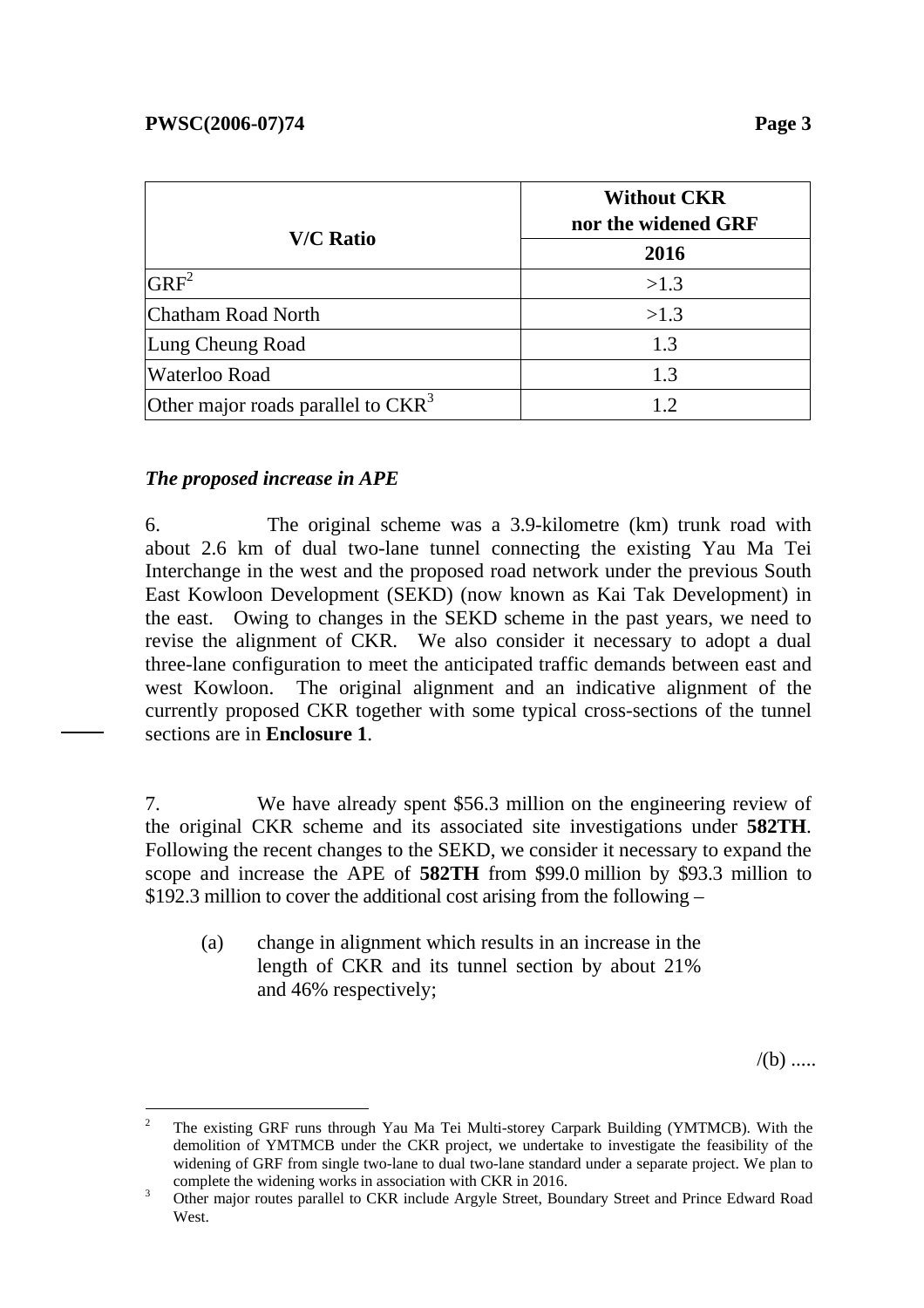- (b) change in the lane configuration from dual two-lane to dual three-lane; and
- (c) use of immersed tube tunnel for the portion across the water of Kowloon Bay.

Details of the increase in cost are set out in paragraphs 8 to 11 below.

# **Change in alignment**

8. To cope with the changes in the then SEKD scheme (see paragraph 28 below), the Highways Department commenced an alternative alignment study focusing on the alignment of CKR to the east of Ho Man Tin in August 1999. Subsequently, a conceptual scheme indicating a possible alignment passing through the bus terminus at Kowloon City Ferry Pier to match with the revised SEKD scheme was formulated. This indicative alignment allows the tunnel to run at a greater depth within the bedrock stratum, thus substantially reducing the effects of tunnel construction on existing buildings, roads and services in the To Kwa Wan area. It can accommodate the tunnel in a conventional side-by-side configuration, and is capable of expanding to dual three-lane without involving significant additional land resumption or reprovisioning requirement in To Kwa Wan areas. The approximate length of this conceptual CKR scheme is about 4.7 km, of which approximately 3.8 km will be in the form of a tunnel. The length of this CKR scheme and the tunnel section is longer than its original alignment by about 21% and 46% respectively. The pre-construction works on this revised indicative alignment will result in an additional cost of about \$47.4 million.

# **Change in lane configuration from dual two-lane to dual three-lane**

9. In April 2002, the Transport Department conducted a traffic review on the original dual two-lane CKR scheme. The results indicated that the dual two-lane CKR would be operating above capacity during peak periods immediately after its opening. The need for a dual three-lane CKR was confirmed in September 2006. The projected volume to capacity (V/C) ratios of major east-west road links in 2016 and 2021, with CKR in dual two-lane and in dual three-lane configuration, are as follows –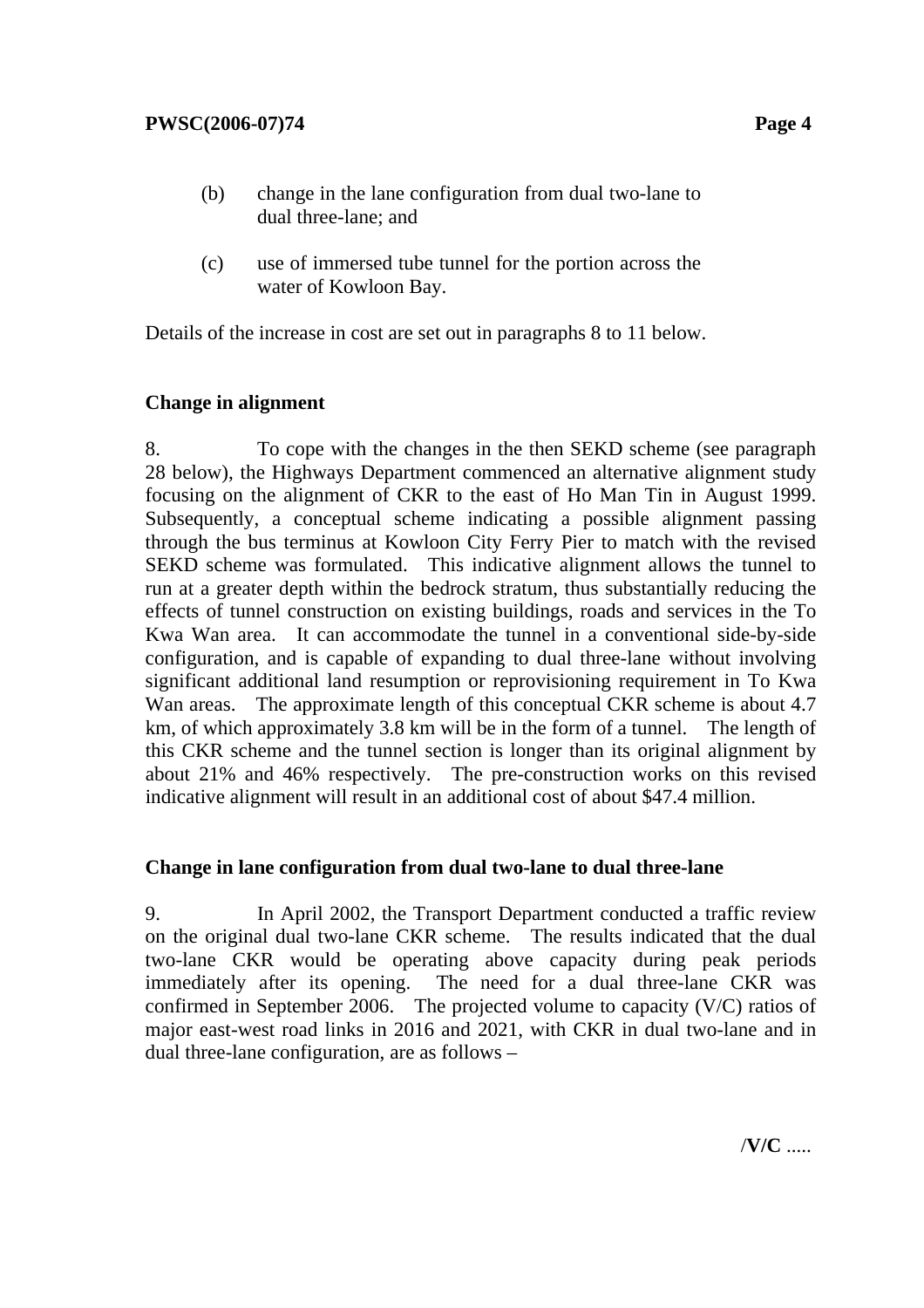|                                            |      | <b>Dual two-lane CKR</b><br>with widened GRF | <b>Dual three-lane CKR</b><br>with widened GRF |      |  |
|--------------------------------------------|------|----------------------------------------------|------------------------------------------------|------|--|
| <b>V/C Ratio</b>                           | 2016 | 2021                                         | 2016                                           | 2021 |  |
| <b>CKR</b>                                 | 1.1  | 1.2                                          | 0.9                                            | 0.9  |  |
| <b>GRF</b>                                 | 1.0  | 1.1                                          | 0.9                                            | 0.9  |  |
| Chatham Road North                         | 0.9  | 1.0                                          | 0.9                                            | 0.9  |  |
| Lung Cheung Road                           | 1.0  | 1.1                                          | 1.0                                            | 1.0  |  |
| Waterloo Road                              | 1.0  | 1.1                                          | 1.0                                            | 1.1  |  |
| Other<br>major roads<br>parallel to $CKR4$ | 0.9  | 1.0                                          | 0.9                                            | 0.9  |  |

10. Given the one-off opportunity to build this major route across the Kowloon Peninsula, we propose to adopt a dual three-lane tunnel configuration to cope with the anticipated traffic demand. The studies on the change of lane configuration will result in an additional cost of about \$27.5 million.

# **Use of immersed tube tunnel**

 $\overline{a}$ 

11. In the light of the judgment of the Court of Final Appeal (CFA) on 9 January 2004 regarding the Protection of Harbour Ordinance  $(\text{Cap. } 531)^5$ , the Administration undertook to re-plan the Kai Tak Development and review the relevant works proposals including the concerned portion of CKR to ensure that the development would be in full compliance with the CFA requirements. In order to avoid reclamation, our present proposal is to build underneath the seabed the portion of CKR in Kowloon Bay between Kowloon City Ferry Pier and Kai Tak Runway in the form of an immersed tube tunnel. The pre-construction works relating to the immersed tube tunnel will result in an additional cost of about \$14.2 million.

**/Scope** .....

<sup>4</sup> Other major routes parallel to CKR include Argyle Street, Boundary Street and Prince Edward Road  $West.$ 

CFA clarified that the presumption against reclamation in section 3 of the Protection of Harbour Ordinance could only be rebutted if a single test, that was, "the overriding public need test", could be satisfied. Public needs are community needs and include the economic, environmental and social needs of the community. A need should only be regarded as overriding if it is a compelling and present need and there is no reasonable alternative to reclamation.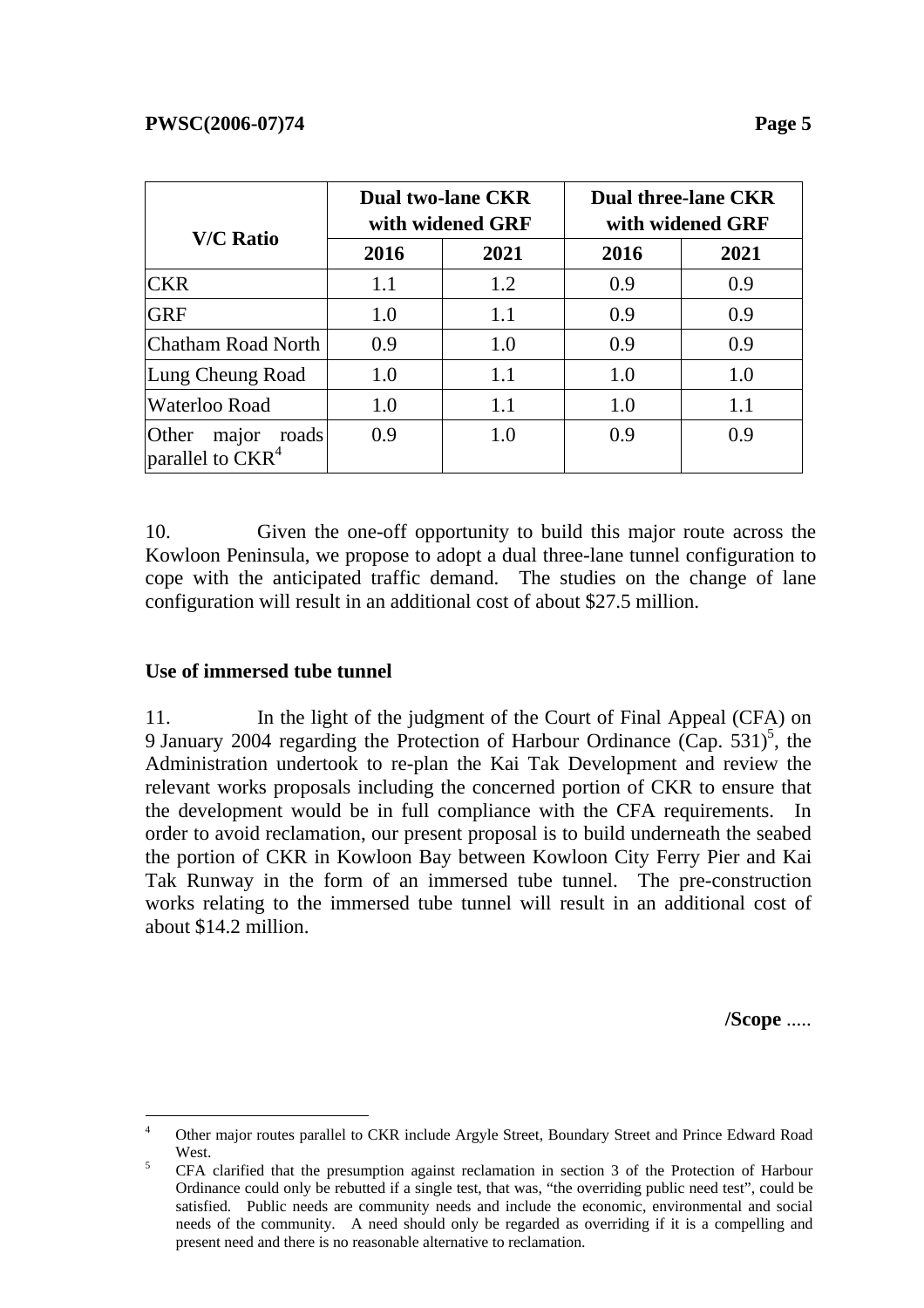# **PWSC(2006-07)74** Page 6

l

# *Scope of consultancy studies*

12. The scope of the consultancy studies will cover the investigation, impact assessments and design of CKR and will include the following major tasks –

- (a) to review the previous alignment proposals and develop new alignment options for CKR. Amongst the new alignment options to be developed, an option which allows the preservation of the Yau Ma Tei Police Station will be studied;
- (b) to examine the impacts and requirements associated with the various alignment options, paying due regard to the need for the preservation or reprovisioning of the affected community facilities<sup> $6$ </sup>, and the possible impact on the private properties. The future land use planning in respect of areas affected by the project and the need for area wide traffic management measures will also be explored in the study;
- (c) to consider the social impacts arising from the adoption of the various alignment options and their associated reprovisioning arrangements. The performance of different viable combinations of alignment and reprovisioning options will be conducted in terms of economic, social and environmental aspects, paying particular attention to the preservation of built heritages and local culture;
- (d) to conduct comprehensive consultation with the respective District Councils, local communities, hawkers representatives, professional bodies and academics having interest in the project, with an aim to collect views to develop a preferred alignment scheme for CKR; and
- (e) to commence the detailed design for CKR upon the acceptance of a final alignment scheme by the community in large.

<sup>6</sup> We will also take the local "Yung Shu Tau" culture into consideration in developing the options.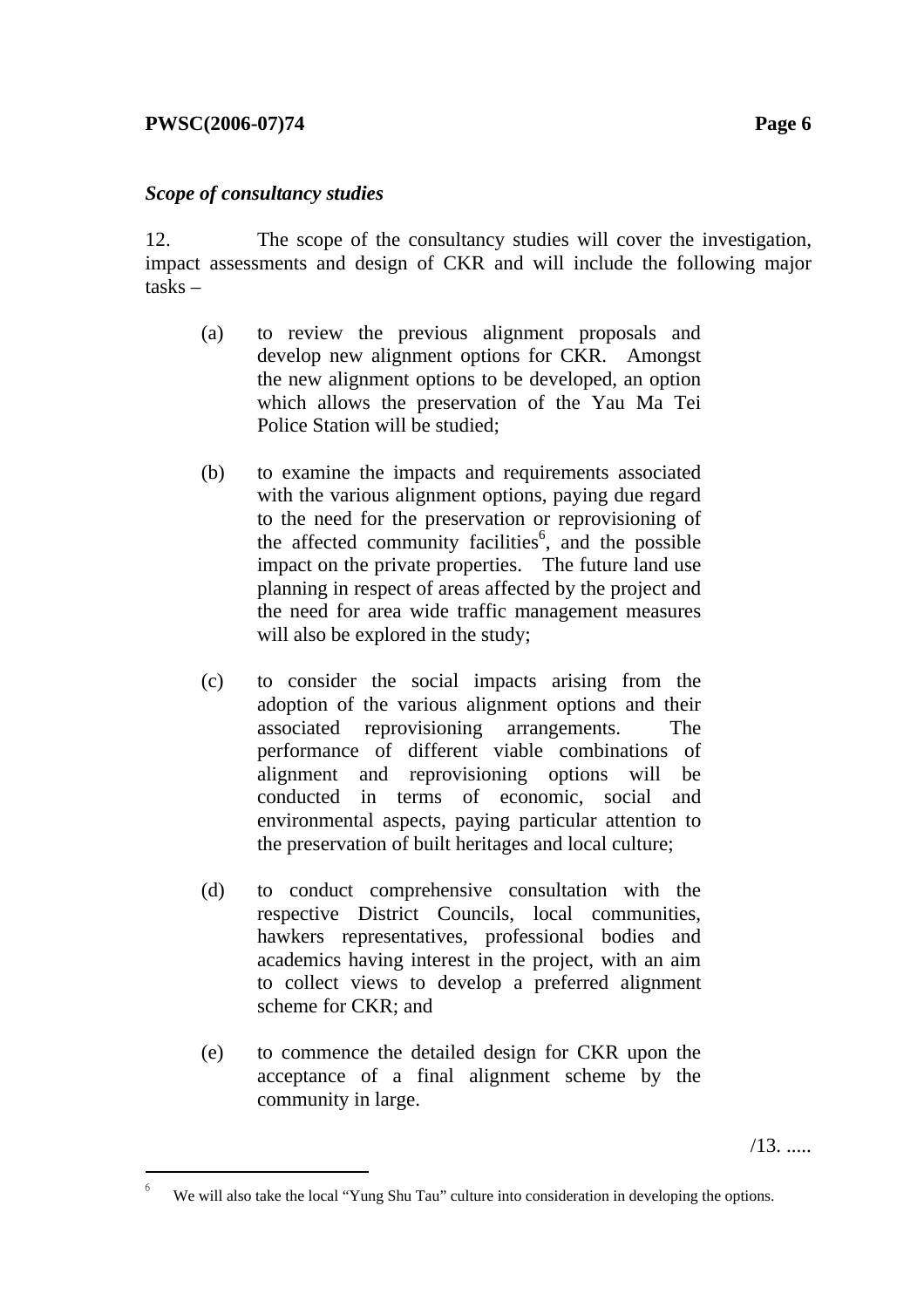13. Subject to approval, we plan to employ consultants to start the studies in August 2007. We will strive to complete the detailed design in 2012 to enable construction of the CKR to commence in 2012 for completion by 2016. We will consult the public and the LegCo again before seeking funding for the construction of CKR .

# **Overall Review**

 $\overline{a}$ 

14. A breakdown of the proposed increase of \$93.3 million is as follows –

|     | <b>Factors</b>                                                                                                      | <b>Proposed</b><br><i>increased</i><br>amount in<br><b>MOD</b> prices<br>$$$ million $)$ | $%$ of the<br>total<br>increased<br>amount |
|-----|---------------------------------------------------------------------------------------------------------------------|------------------------------------------------------------------------------------------|--------------------------------------------|
|     | Additional costs associated with –                                                                                  |                                                                                          |                                            |
| (a) | change of alignment with an<br>increase in the length of CKR<br>and its tunnel by about 21%<br>and 46% respectively | 47.4                                                                                     | 50.8%                                      |
| (b) | change of lane configuration<br>from dual two-lane to dual<br>three-lane                                            | 27.5                                                                                     | 29.5%                                      |
| (c) | use of immersed tube tunnel<br>for the portion across the<br>waters of Kowloon Bay                                  | 14.2                                                                                     | 15.2%                                      |
| (d) | adjustment of contingencies                                                                                         | $4.2^7$                                                                                  | 4.5%                                       |
|     | <b>Total</b>                                                                                                        | 93.3                                                                                     | 100.0                                      |
|     |                                                                                                                     |                                                                                          |                                            |

<sup>7</sup> The original contingencies in the APE are \$8.2 million. The increase of \$4.2 million is for a total of \$12.4 million allowed for the remaining works.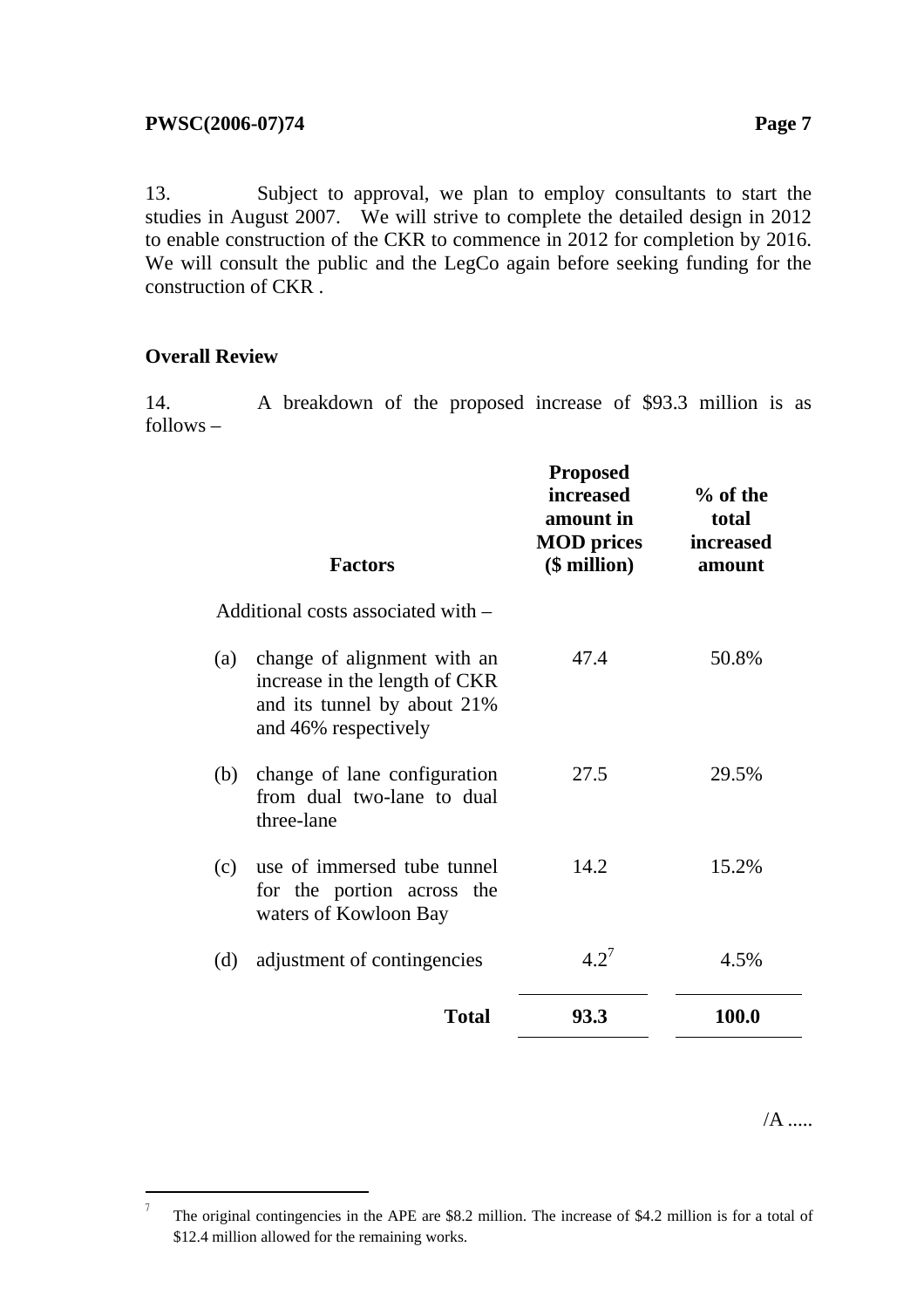A comparison of the cost breakdown of the APE and the revised project estimate in MOD prices, together with reasons leading to the proposed increase in the APE, is at **Enclosure 2**. A breakdown of the estimate for consultants' fees is at **Enclosure 3.**

# **FINANCIAL IMPLICATIONS**

15. Subject to approval, we will revise the phasing of the expenditure as follows –

| Year                | \$ million<br>(MOD) |
|---------------------|---------------------|
| Up to 31 March 2006 | $56.3^8$            |
| $2007 - 2008$       | 6.3                 |
| $2008 - 2009$       | 26.2                |
| $2009 - 2010$       | 34.2                |
| $2010 - 2011$       | 30.9                |
| $2011 - 2012$       | 28.6                |
| $2012 - 2013$       | 9.8                 |
|                     | 192.3               |
|                     |                     |

16. We have derived the MOD estimate on the basis of the Government's latest forecast of trend rate of change in the prices of public sector building and construction output for the period 2007 to 2013. We will employ consultants to carry out the investigation, impact assessments and design on lump-sum basis, with provision for price fluctuation as the duration of the consultancies will exceed 12 months. The consultants will supervise the site investigation works under contracts to be awarded in the investigation and detailed design stages through a competitive tendering process.

 $\overline{a}$ 8 This is the actual expenditure up to 31 March 2006.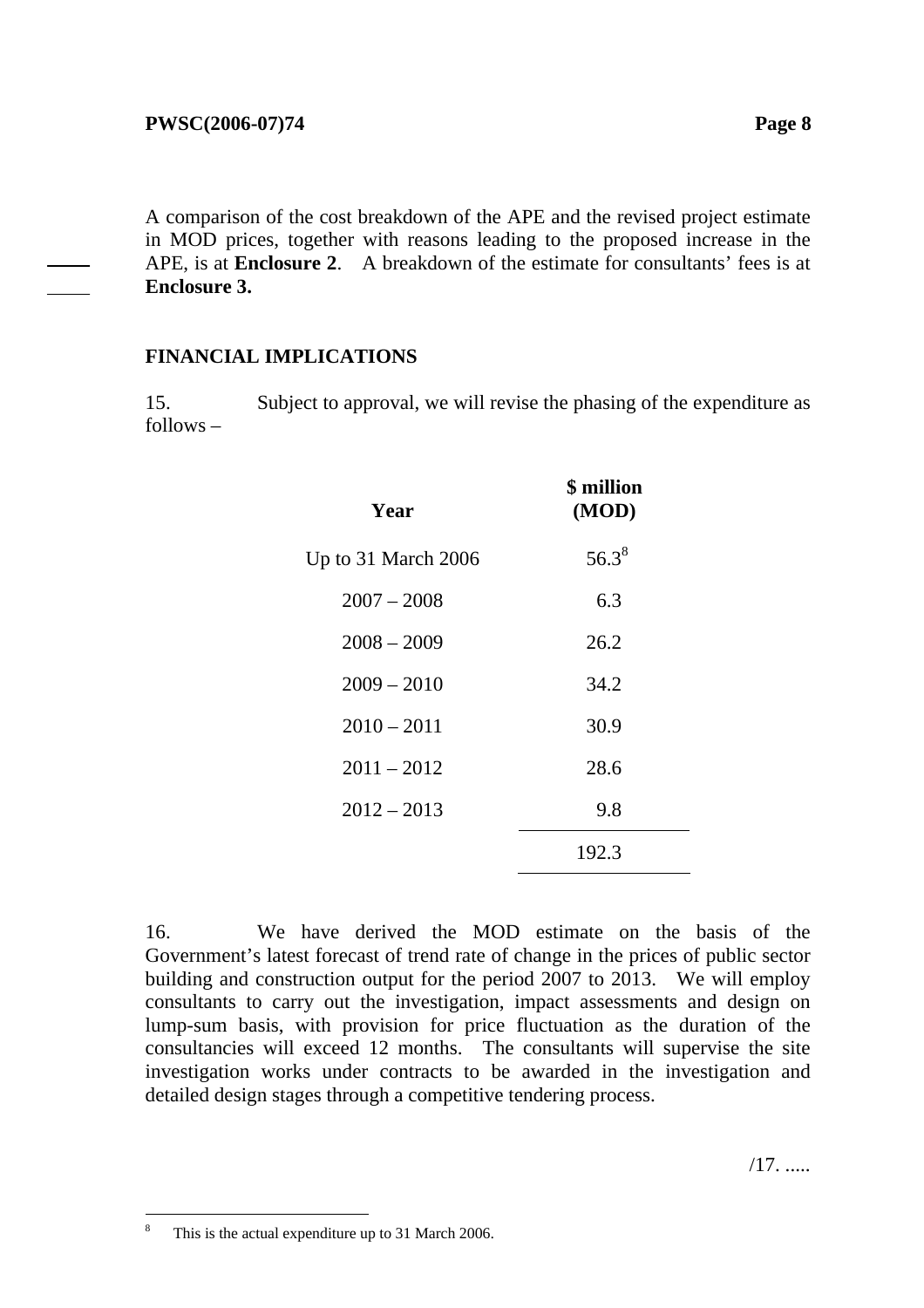17. The proposed design and site investigation works will not give rise to any recurrent expenditure.

# **PUBLIC CONSULTATION**

18. We informed the LegCo Panel on Transport in June 2001 of the revised alignment for CKR. We then consulted the Panel on the revised alignment and dual three-lane configuration of CKR on 26 April 2002. Members supported the revised alignment and dual three-lane configuration of CKR.

19. We consulted the Traffic and Transport Committees of the Yau Tsim Mong (YTM) District Council (DC), Kowloon City DC and Kwun Tong DC on 7 September, 28 September and 19 October 2006 on the revised alignment respectively. All three supported the implementation of the CKR project. We also informed YTMDC Traffic and Transport Committee (T&TC) of the government and institutional facilities likely to be affected by the indicative alignment of CKR and the preliminary reprovisioning arrangement for them. The government and community facilities that are likely to be affected by the current indicative alignment of CKR are shown in **Enclosure 4**. Some YTMDC members expressed concerns on preservation of Yau Ma Tei Police Station and relocation of the affected facilities.

20. We consulted the LegCo Panel on Transport again on 24 November 2006. Members supported the proposed increase in APE for the project.

21. We further briefed YTMDC T&TC on 11 January 2007 in response to their enquiry on the progress of CKR. We reiterated that due to the change in configuration from dual two-lane to dual three-lane, additional funding would be required for the consultancy studies. The studies would proceed upon availability of the additional funding and the views expressed by the T&TC in the previous consultation would be taken into account. YTMDC T&TC members also requested a comprehensive consultation to be carried out when the additional funding is available. We informed the T&TC that they would be consulted from time to time throughout the studies. YTMDC T&TC supported the CKR project and urged for early implementation.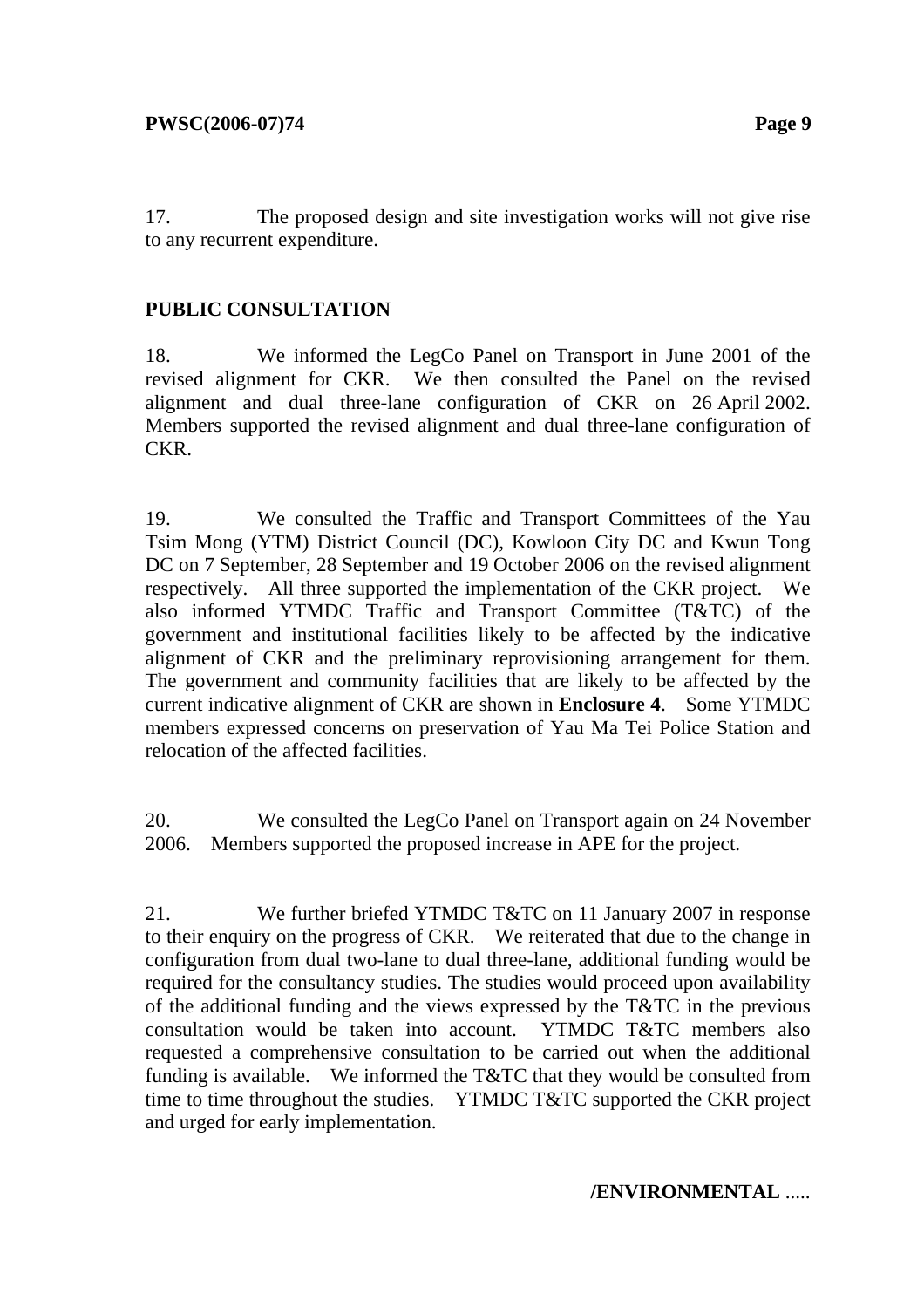# **ENVIRONMENTAL IMPLICATIONS**

22. CKR is a designated project under Schedule 2 of the Environmental Impact Assessment (EIA) Ordinance (Cap. 499). An environmental permit is required for the construction and operation of the project. We will carry out an EIA study and submit the EIA report to the Director of Environmental Protection for approval under the EIA Ordinance.

23. As a statutory requirement, the EIA will include a built heritage impact assessment. The EIA will look at alternative alignment options with an emphasis given to the avoidance and/or minimization of adverse impacts on the built heritage to the maximum practicable extent, including Yau Ma Tei Police Station, and to address the concern of the public and members of the Advisory Council on the Environment. The study will have to demonstrate that all reasonable efforts have been made to avoid damage or demolition of the heritage items through modification of layout and design of the project before recommending mitigation measures.

24. The proposed design work will not give rise to any adverse environmental implications. We will implement standard environmental pollution control measures to manage the environmental impacts of the associated site investigation works. The site investigation works will only generate a negligible amount of construction and demolition (C&D) materials. We will require the design consultants to fully consider measures to minimise the generation of C&D materials and to reuse/recycle C&D materials as much as possible in the future implementation of the CKR.

# **LAND ACQUISITION**

25. The proposed design and site investigation works do not require any land acquisition. However, land acquisition may be required for the construction of the CKR project. We will ascertain the details of the land requirements in the detailed design stage.

# **BACKGROUND INFORMATION**

26. In April 1998, Finance Committee approved the upgrading of **582TH** "Central Kowloon Route – consultants' design fees and site investigations" to Category A at an estimated cost of \$99.0 million in MOD prices.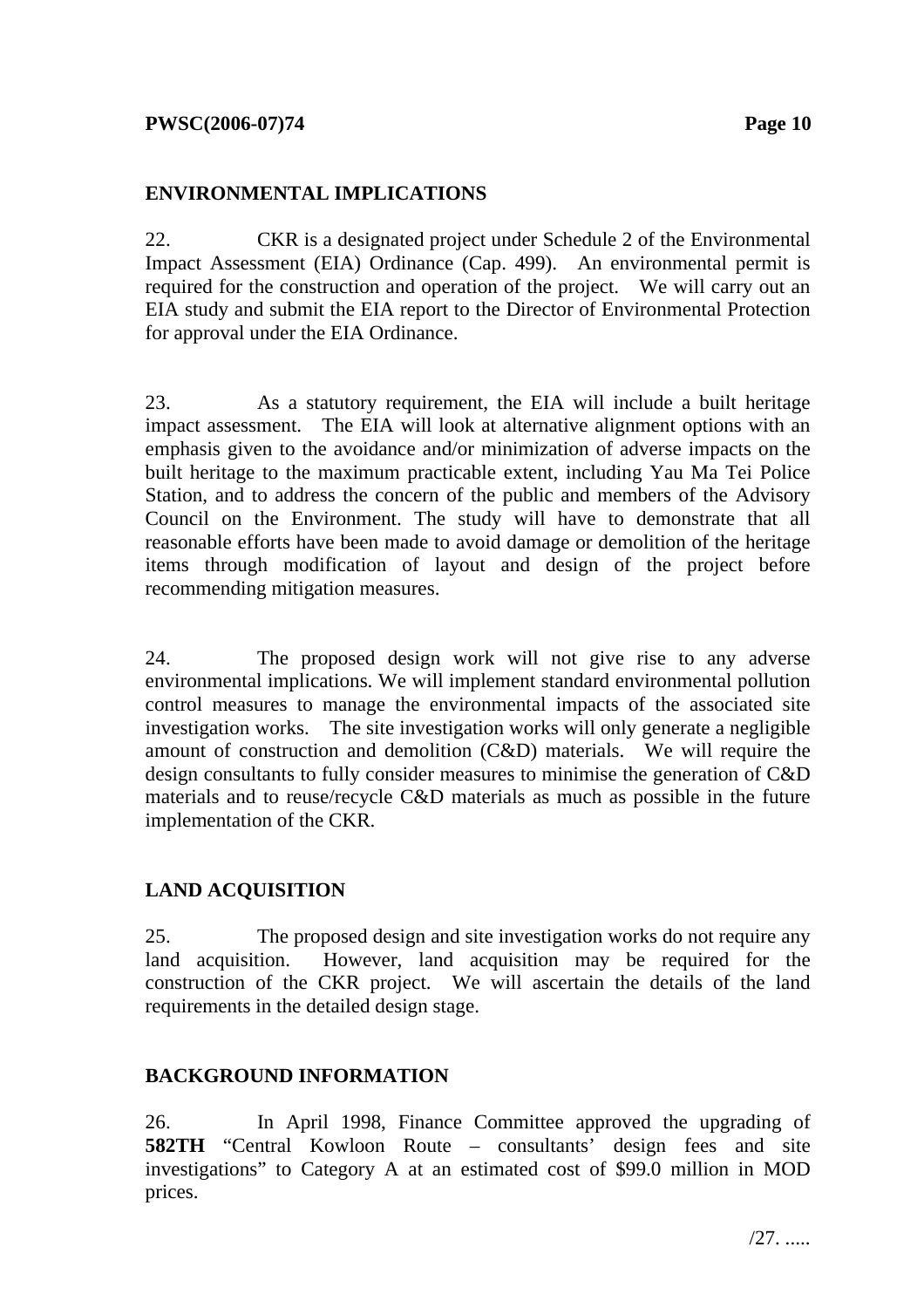27. We started the engineering review of CKR in its original alignment and dual two-lane configuration in June 1998 and the review was completed in September 1999.

28. In September 1998, when the engineering review of CKR was underway, the Administration gazetted the original SEKD scheme under the Town Planning Ordinance (Cap. 131). In response to the public's views, the Administration prepared an outline concept plan in June 1999 for the revised scheme of SEKD reducing the extent of reclamation from 299 to 161 hectares. In the light of this revised scheme, we started studying an alternative alignment for CKR in August 1999 and identified the option which passes through the bus terminus at Kowloon City Ferry Pier to match with the revised SEKD scheme.

29. Subsequent to the judgement of the Court of Final Appeal in January 2004, the Kai Tak Planning Review was commissioned in July 2004, with "no reclamation" as the starting point. The Kai Tak Planning Review concluded that part of CKR would be built in the form of an immersed tube tunnel across the waters of Kowloon Bay to avoid reclamation.

30. We submitted paper PWSC(2006-07)51 seeking increase in APE for 582TH to this Subcommittee for discussion on 19 December 2006. Members, though supporting the development of transport infrastructure, expressed concerns on the preservation of built heritage, particularly the Yau Ma Tei Police Station. The item was put to vote and was negatived. To address Members' concerns, we have provided additional information on the scope of the proposed consultancy studies and public consultation in this paper (see paragraph 12 and 13 above).

31. The proposed design and site investigation works will not involve any tree removal or planting proposals. We will require the consultants to take into consideration the need for tree preservation during the investigation and design stages of the project. We will also incorporate tree planting proposals, where possible, when the CKR project is implemented.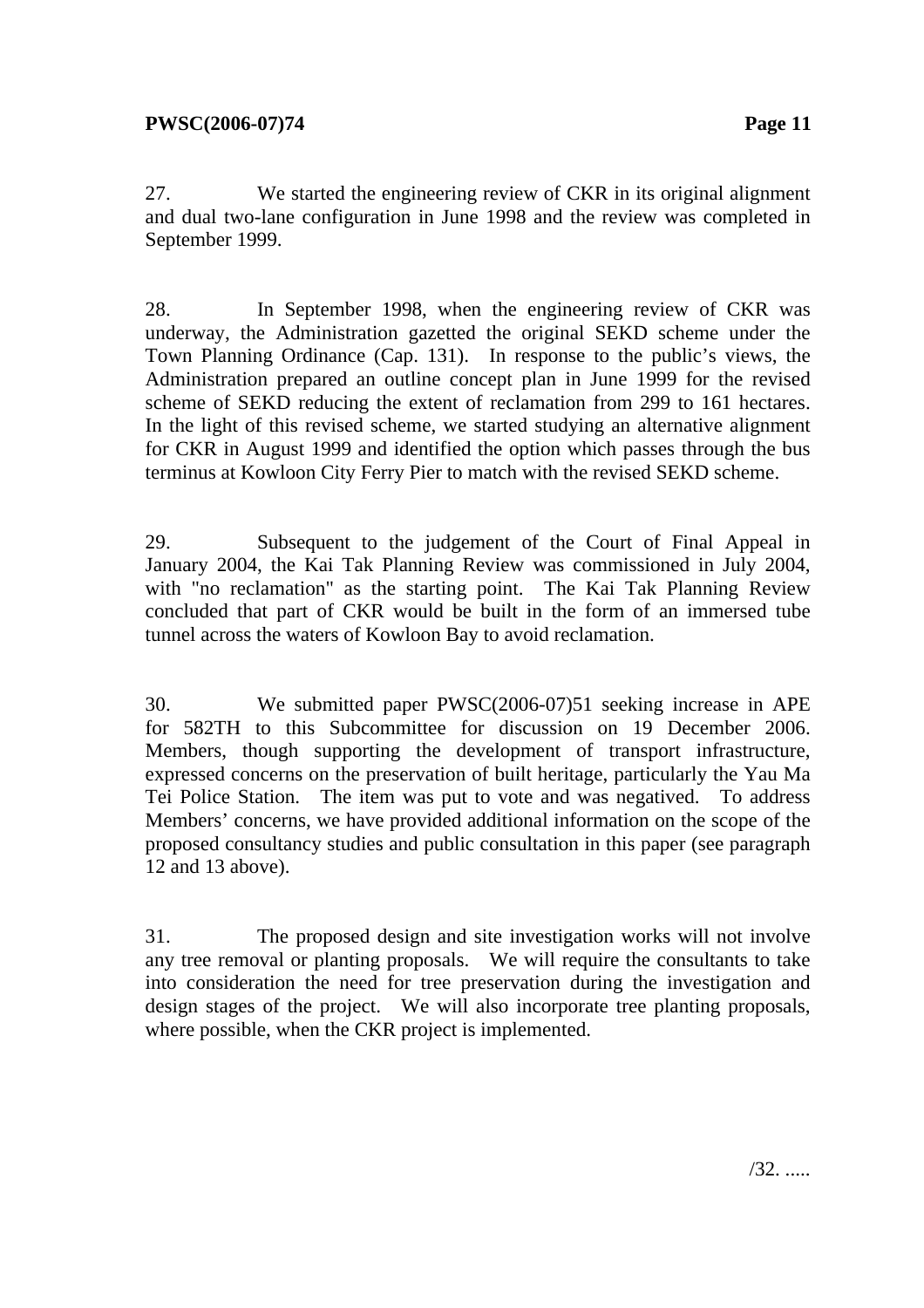32. We estimate that the proposed increase in APE for the remaining work of **582TH** will create about 170 jobs (90 for labourers and another 80 for professional/technical staff), providing a total employment of 2 900 man-months. We also estimate that the construction work for the CKR project will create about 4 100 jobs (3 300 for labourers and another 800 for professional/technical staff), providing a total employment of 182 000 man-months.

------------------------------

Environment, Transport and Works Bureau February 2007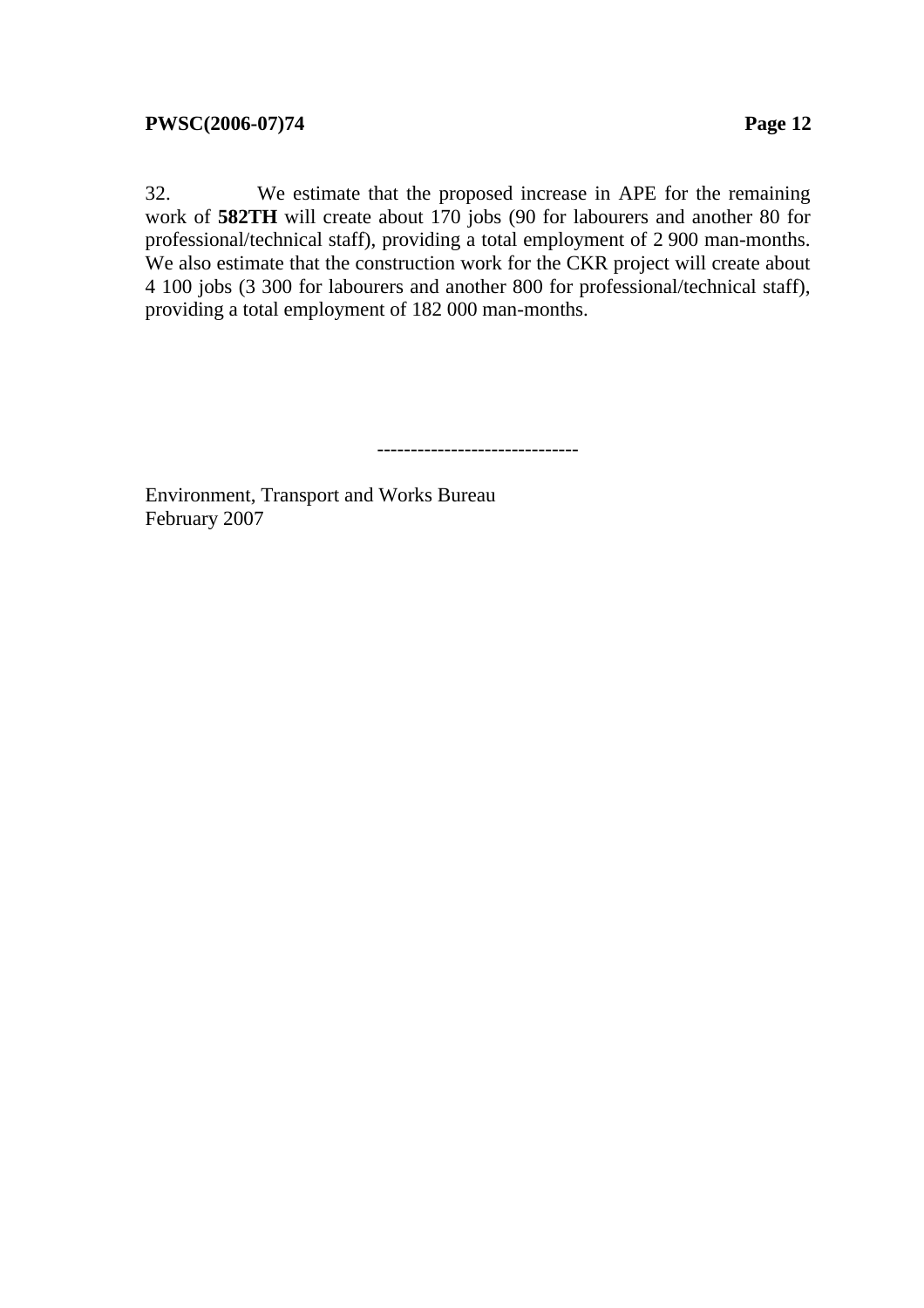

附件一 (兩張中的第一張)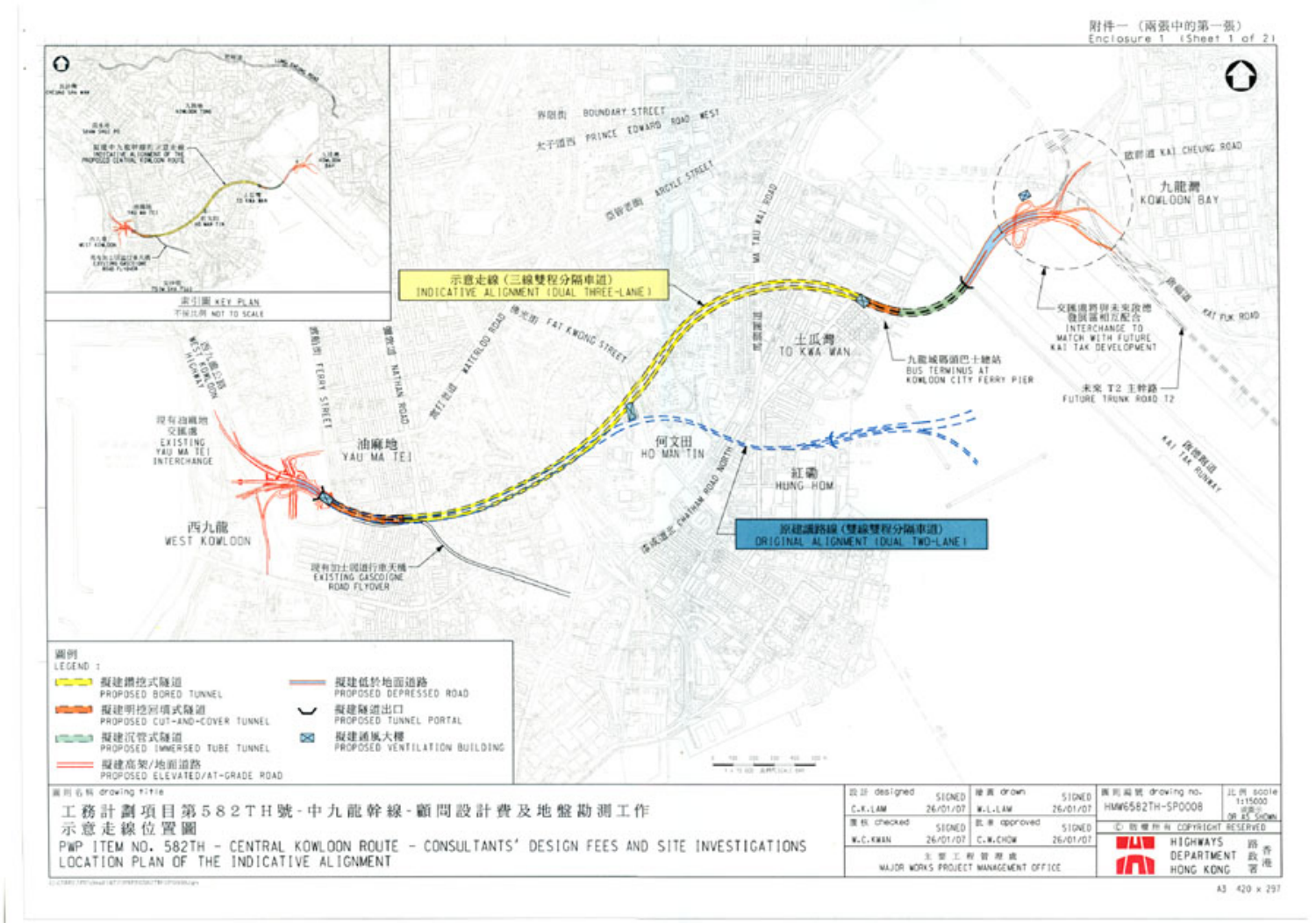

A4 210 x 297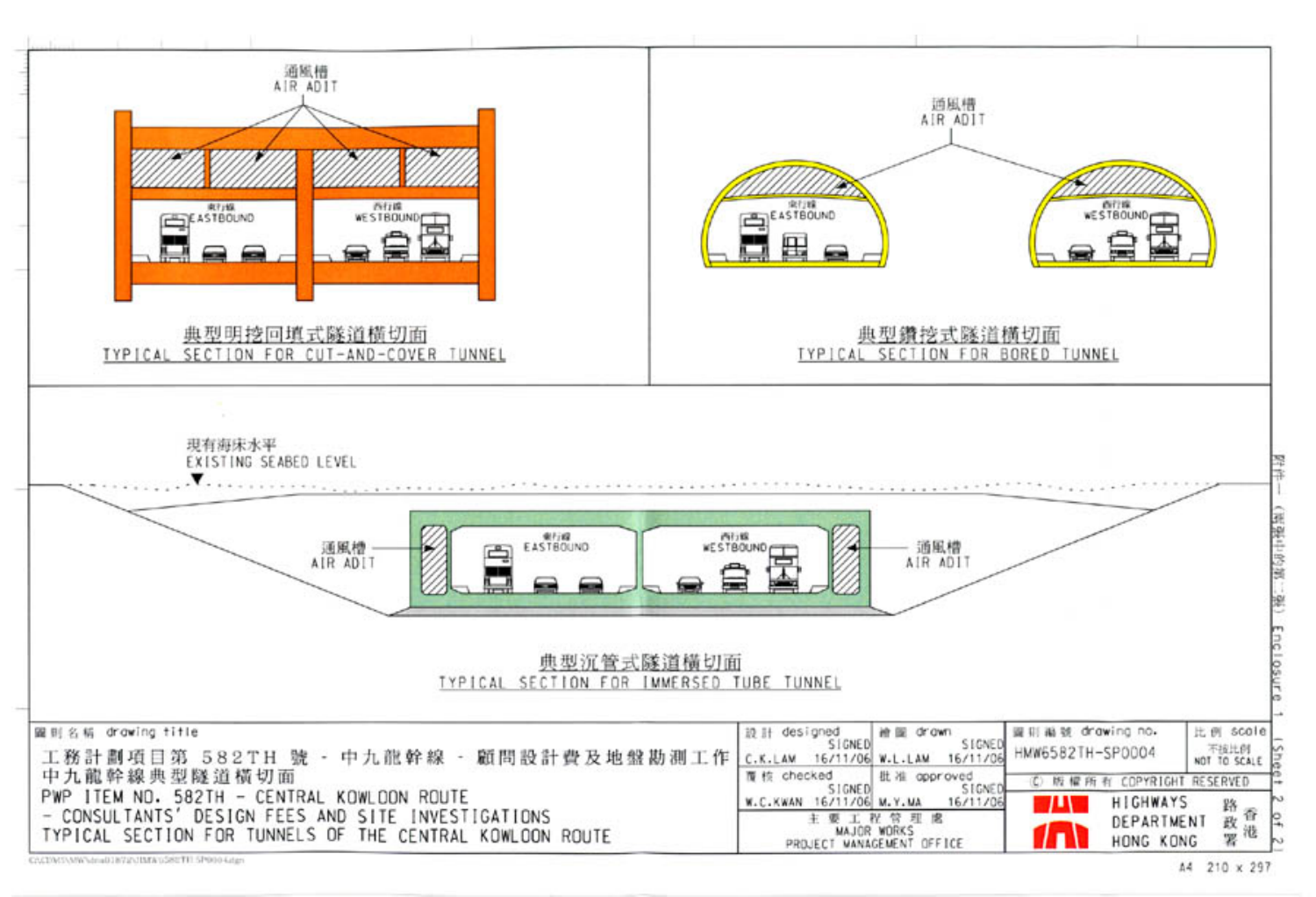#### **582TH – Central Kowloon Route – consultants' design fees and site investigations**

 A comparison of the APE and the revised project estimate in MOD prices is as follows –

|                                                                                                                                                           | (i)<br><b>APE</b><br><b>Break-</b><br>down <sup>1</sup> | (ii)<br><b>First Consultancy</b><br><b>Agreement and First</b><br><b>Site Investigation</b><br>Contract |                                                                       | (iii)<br><b>Estimate</b><br>for<br><b>Remaining</b><br>Work | (iv)<br><b>Revised</b><br><b>Total</b><br><b>Estimate</b><br>$(ii)(b)+(iii)$ | (v)<br><b>Difference</b><br>$(iv) - (i)$ |
|-----------------------------------------------------------------------------------------------------------------------------------------------------------|---------------------------------------------------------|---------------------------------------------------------------------------------------------------------|-----------------------------------------------------------------------|-------------------------------------------------------------|------------------------------------------------------------------------------|------------------------------------------|
|                                                                                                                                                           | \$M\$                                                   | (a)<br><b>Revised</b><br><b>Estimate</b><br>(based on<br>tender<br>sums)<br>\$M\$                       | (b)<br><b>Actual</b><br><b>Expend-</b><br>iture <sup>2</sup><br>\$M\$ | \$M\$                                                       | \$M\$                                                                        | \$M\$                                    |
| (a) Consultants' fees                                                                                                                                     | 63.3                                                    | $63.9^{3}$                                                                                              | 36.7                                                                  | 76.5                                                        | 113.2                                                                        | 49.9                                     |
| (i) Review (including the<br>engineering review in the<br>first consultancy agreement,<br>investigation, impact<br>assessments and preliminary<br>design) | 15.0                                                    | 31.8                                                                                                    | 34.0                                                                  | 16.7                                                        | 50.7                                                                         | 35.7                                     |
| (ii) Detailed design                                                                                                                                      | 42.8                                                    | 27.4                                                                                                    |                                                                       | 50.6                                                        | 50.6                                                                         | 7.8                                      |
| (iii) Preparation of tender<br>document                                                                                                                   | 3.4                                                     | 2.6                                                                                                     |                                                                       | 4.9                                                         | 4.9                                                                          | 1.5                                      |
| (iv) Supervision of site<br>investigations                                                                                                                | 2.1                                                     | $2.1^4$                                                                                                 | 2.7                                                                   | 4.3                                                         | 7.0                                                                          | 4.9                                      |

 $\frac{1}{1}$  This is inclusive of the inflation allowance, which is spread over different items of work and contingencies.

2 This is the total final payment for the first consultancy agreement and the first site investigation contract. Due to the change in project scope and the deviation from the original implementation programme for CKR, DHy terminated the first consultancy agreement in 2002.

3 This is based on the breakdown of manpower input in the consultants' bid for the first consultancy agreement.

4 This amount represents the provision for supervision of site investigations comprising a sum of \$1.5 million for engineering review and another sum of \$0.6 million for detailed design.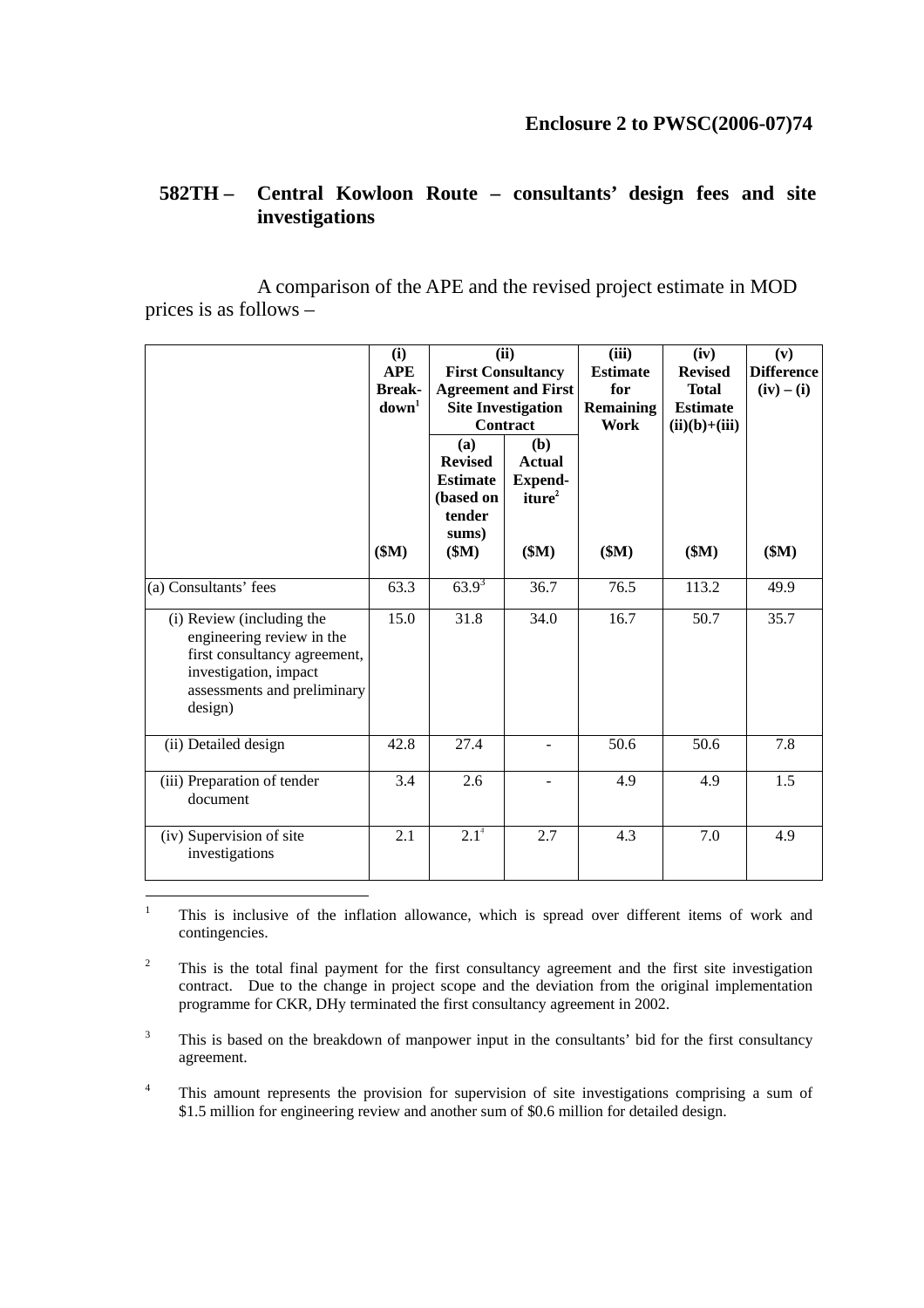|                           | (i)               | (ii)                      |                            | (iii)            | (iv)            | (v)               |
|---------------------------|-------------------|---------------------------|----------------------------|------------------|-----------------|-------------------|
|                           | <b>APE</b>        | <b>First Consultancy</b>  |                            | <b>Estimate</b>  | <b>Revised</b>  | <b>Difference</b> |
|                           | <b>Break-</b>     |                           | <b>Agreement and First</b> | for              | <b>Total</b>    | $(iv) - (i)$      |
|                           | down <sup>1</sup> | <b>Site Investigation</b> |                            | <b>Remaining</b> | <b>Estimate</b> |                   |
|                           |                   | <b>Contract</b>           |                            | Work             | $(ii)(b)+(iii)$ |                   |
|                           |                   | <b>(a)</b>                | ( <b>b</b> )               |                  |                 |                   |
|                           |                   | <b>Revised</b>            | Actual                     |                  |                 |                   |
|                           |                   | <b>Estimate</b>           | <b>Expend-</b>             |                  |                 |                   |
|                           |                   | (based on                 | iture <sup>2</sup>         |                  |                 |                   |
|                           |                   | tender                    |                            |                  |                 |                   |
|                           |                   | sums)                     |                            |                  |                 |                   |
|                           | \$M\$             | \$M\$                     | \$M\$                      | \$M\$            | \$M\$           | \$M\$             |
|                           |                   |                           |                            |                  |                 |                   |
| $(b)$ Site investigations | 27.5              | $27.5^{5}$                | 19.6                       | 47.1             | 66.7            | 39.2              |
| (c) Contingencies         | 8.2               | $7.6^{\circ}$             |                            | 12.4             | 12.4            | $4.2^7$           |
|                           |                   |                           |                            |                  |                 |                   |
| Total                     | 99.0              | 99.0                      | 56.3                       | 136.0            | 192.3           | 93.3              |
|                           |                   |                           |                            |                  |                 |                   |

2. As regards **(a)(i) (consultants' fees for review),** the total increase of \$35.7 million comprises –

- (i) an increase of \$19.0 million due to the higher than expected consultants' fees for the completed engineering review for the original alignment and review of the alternative alignment; and
- (ii) an increase of \$16.7 million due to the change in CKR scheme as mentioned in paragraphs 8 to 11 of the paper.

3. As regards **(a)(ii) (consultants' fees for detailed design),** the increase of \$7.8 million results from an increase of \$23.2 million for the detailed design due to the change in CKR scheme as mentioned in paragraphs 8 to 11 of the paper.

4. As regards **(a)(iii) (consultants' fees for preparation of tender document),** the increase of \$1.5 million results from an increase of \$2.3 million due to the change in CKR scheme as mentioned in paragraphs 8 to 11 of the paper.

 $\frac{1}{5}$  This comprises the estimated cost of \$20.1 million based on the first site investigation contract and another sum of \$7.4 million for further site investigation at detailed design stage.

<sup>6</sup> It represents a drawdown of \$0.6 million from the contingencies to offset the higher consultants' fees based on the tender sums of the first consultancy agreement.

<sup>7</sup> This represents a sum of \$4.2 million for the increase in the original contingencies, as mentioned in paragraph 14(d) of the paper.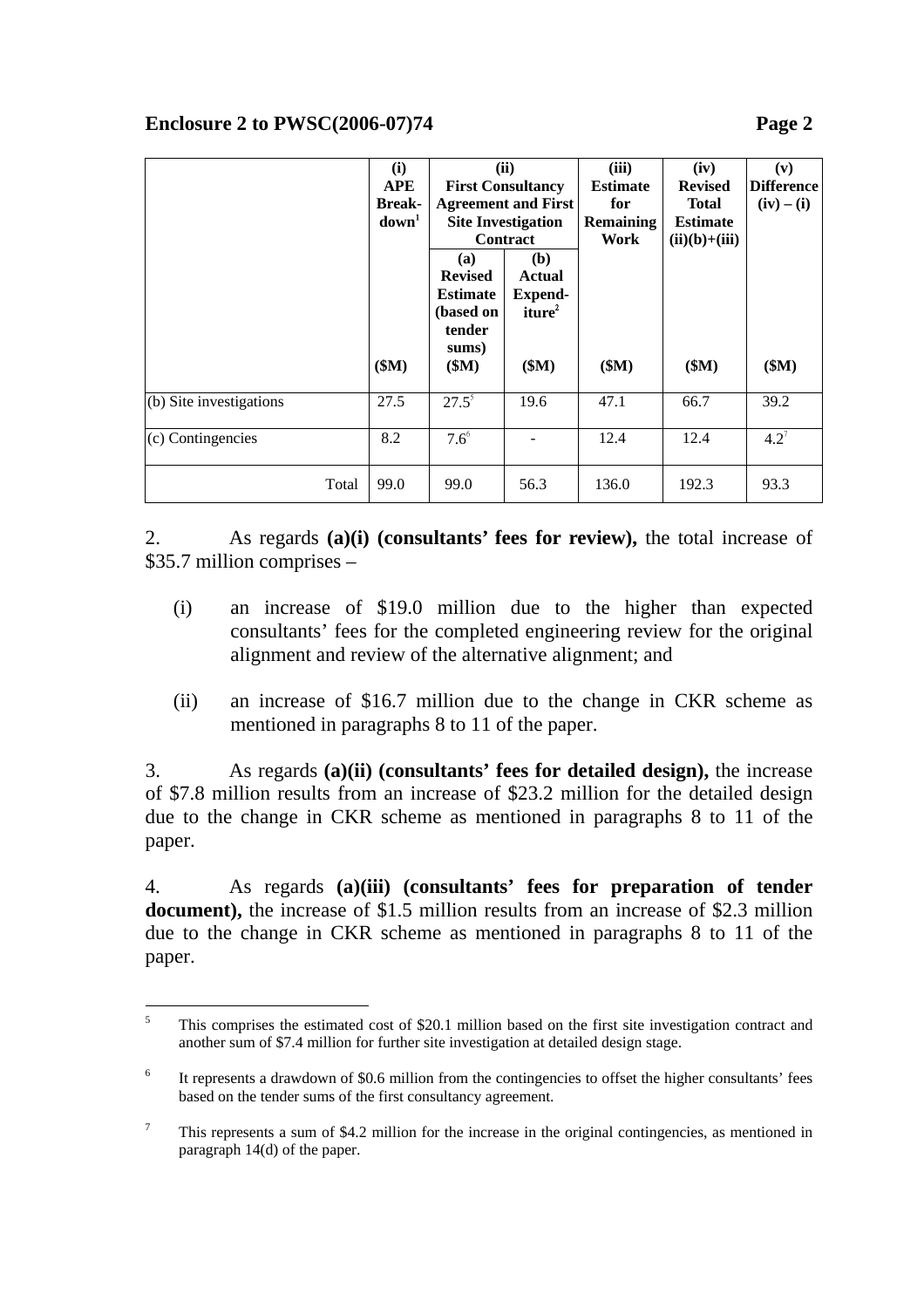# **Enclosure 2 to PWSC(2006-07)74 Page 3**

5. As regards **(a)(iv) (consultants' fees for supervision of site investigations**), the increase of \$4.9 million results from an increase of \$1.2 million for the supervision of the completed site investigation works due to higher than expected fees in the first consultancy agreement and an increase of \$4.3 million for remaining work, offset by the unspent fee of \$0.6 million allowed for detailed design stage.

6. As regards **(b) (site investigations)**, the total increase of \$39.2 million comprises-

- (i) an increase of \$30.0 million due to additional site investigations on land required for the changes in alignment and lane configuration of the CKR; and
- (ii) an increase of \$9.2 million due to marine site investigations required for the design of the immersed tube tunnel.

7. As regards **(c) (contingencies)**, we allow a sum of \$12.4 million as contingencies associated with the remaining work.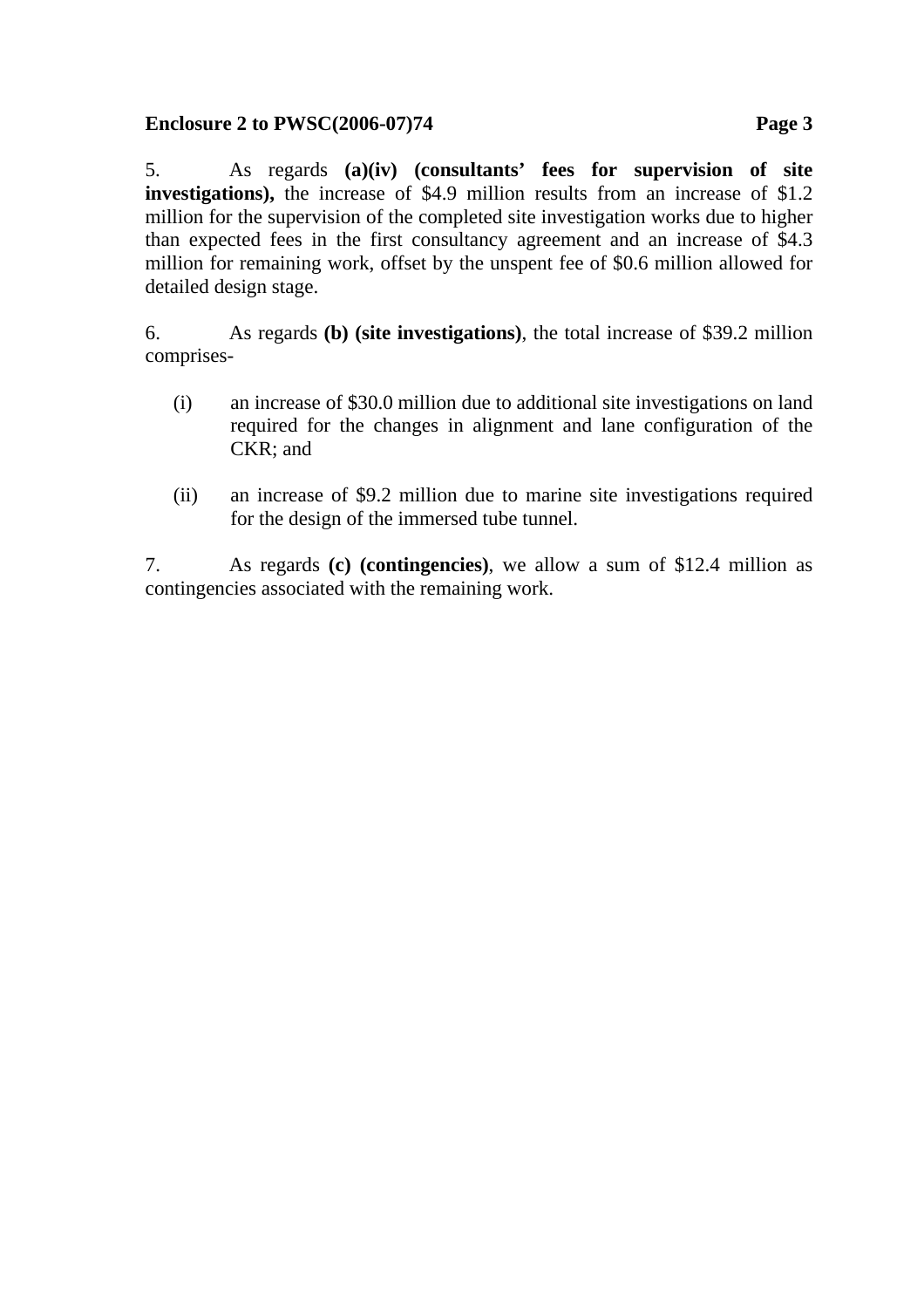# **582TH – Central Kowloon Route – consultants' design fees and site investigations**

#### **Breakdown of estimate for remaining consultants' fees (in MOD prices)**

|          | <b>Consultants' staff costs</b>                                | <b>Estimated fee</b> (Note 1)<br>(\$million) |
|----------|----------------------------------------------------------------|----------------------------------------------|
| (a)      | Investigation, impact<br>assessments and preliminary<br>design | 16.7                                         |
| (b)      | Detailed design                                                | 50.6                                         |
| (c)      | Preparation of tender<br>document and assessment of<br>tenders | 4.9                                          |
| (d)      | Supervision of site<br>investigations                          | 4.3                                          |
|          | Total consultants' staff costs                                 | 76.5                                         |
| (Note 2) | <b>Out-of-pocket expenses</b>                                  |                                              |
|          | Site investigations                                            | 47.1                                         |
|          | Total                                                          | 123.6                                        |

#### **Notes**

- 1. The figures given above are based on estimates prepared by the Director of Highways. We will know the actual man-months and actual fees only when we have selected the consultants through the usual competitive lump-sum fee bid system.
- 2. Out-of-pocket expenses are the actual costs incurred. The consultants are not entitled to any additional payment for overheads or profit in respect of these items.